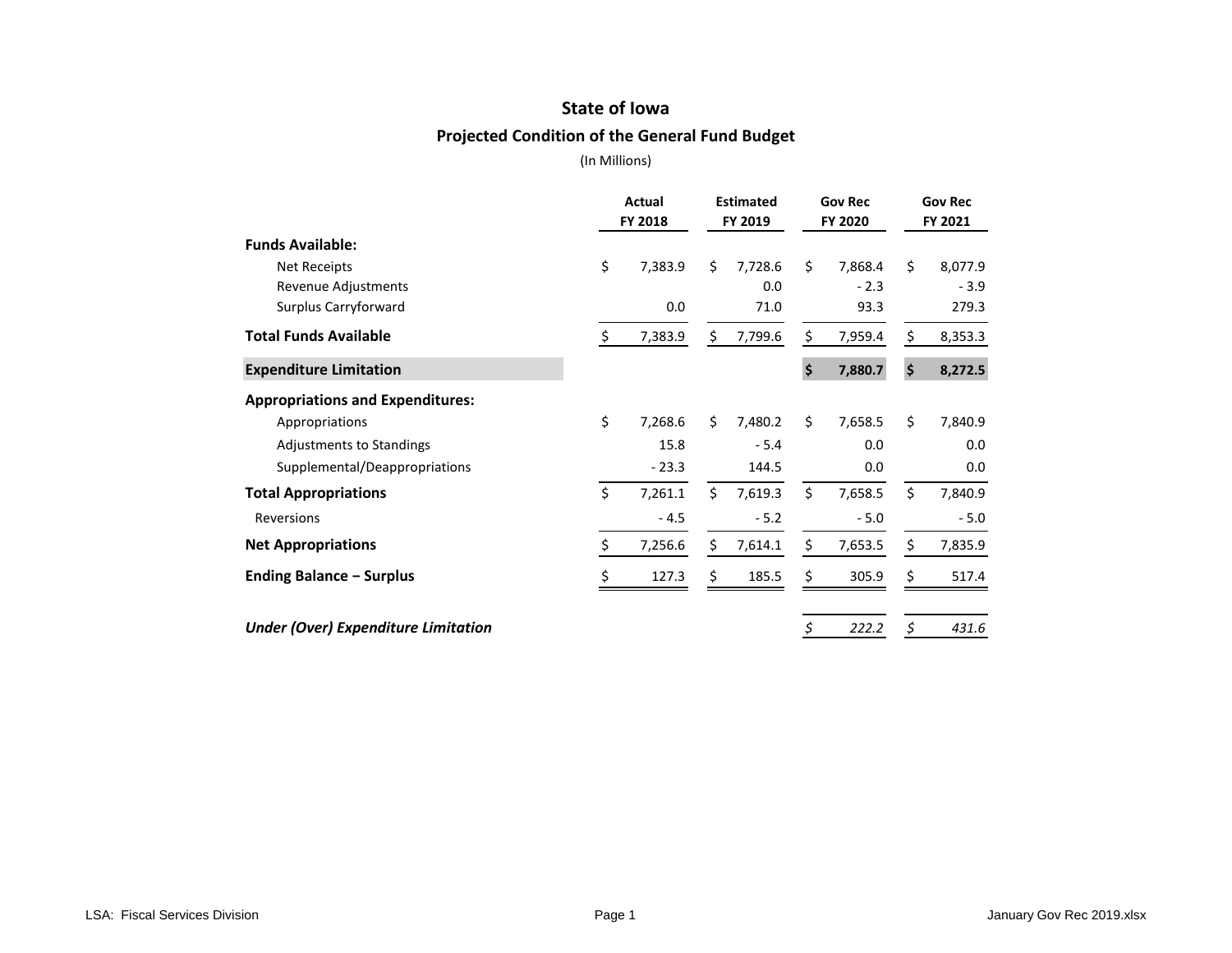# **General Fund Revenue Adjustments State of Iowa**

|                                        | <b>Gov Rec</b> |                  |  |                |                |        |  |  |  |
|----------------------------------------|----------------|------------------|--|----------------|----------------|--------|--|--|--|
| <b>Revenue Description</b>             | <b>FY 2019</b> |                  |  | <b>FY 2020</b> | <b>FY 2021</b> |        |  |  |  |
| <b>Expansion of Housing Tax Credit</b> |                | 0.0 <sub>5</sub> |  | $-2.3$         |                | - 3.9  |  |  |  |
| <b>Total Revenue Adjustments</b>       |                | 0.0              |  | $-2.3$         |                | $-3.9$ |  |  |  |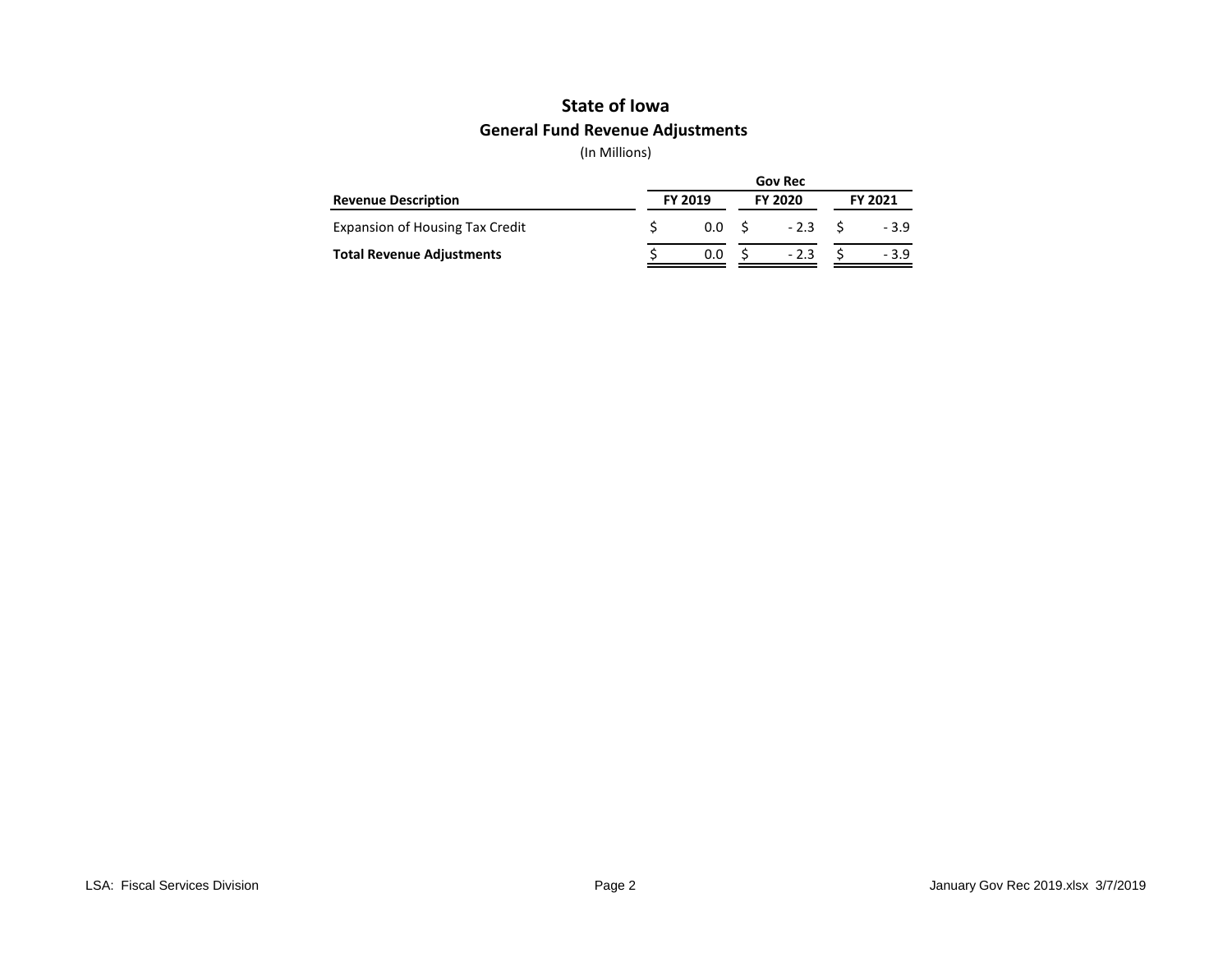## **State of Iowa Expenditure Limitation Calculation**

|                                        | Gov Rec FY 2020 |           |      |    |               | Gov Rec FY 2021 |           |      |    |               |  |
|----------------------------------------|-----------------|-----------|------|----|---------------|-----------------|-----------|------|----|---------------|--|
|                                        |                 | Amount    | %    |    | Expend. Limit |                 | Amount    | %    |    | Expend. Limit |  |
| <b>Revenue Estimating Conference</b>   |                 |           |      |    |               |                 |           |      |    |               |  |
| Total (Dec 2018 Estimate)              |                 | \$7,868.4 | 99%  | \$ | 7.789.7       |                 | \$8,077.9 | 99%  | \$ | 7.997.1       |  |
| <b>Revenue Adjustments:</b>            |                 |           |      |    |               |                 |           |      |    |               |  |
| <b>Expansion of Housing Tax Credit</b> | \$              | $-2.3$    | 100% | \$ | $-2.3$        | \$              | $-3.9$    | 100% | S  | $-3.9$        |  |
| <b>Subtotal Revenue Adjustment</b>     |                 | $-2.3$    |      | \$ | $-2.3$        | \$              | $-3.9$    |      |    | $-3.9$        |  |
| Transfer from Economic Emergency Fund  | \$              | 93.3      | 100% | \$ | 93.3          | \$              | 279.3     | 100% | \$ | 279.3         |  |
| <b>Total Adjustments</b>               |                 | 91.0      |      |    | 91.0          | \$              | 275.4     |      |    | 275.4         |  |
| <b>Expenditure Limitation</b>          |                 |           |      |    | 7,880.7       |                 |           |      |    | 8,272.5       |  |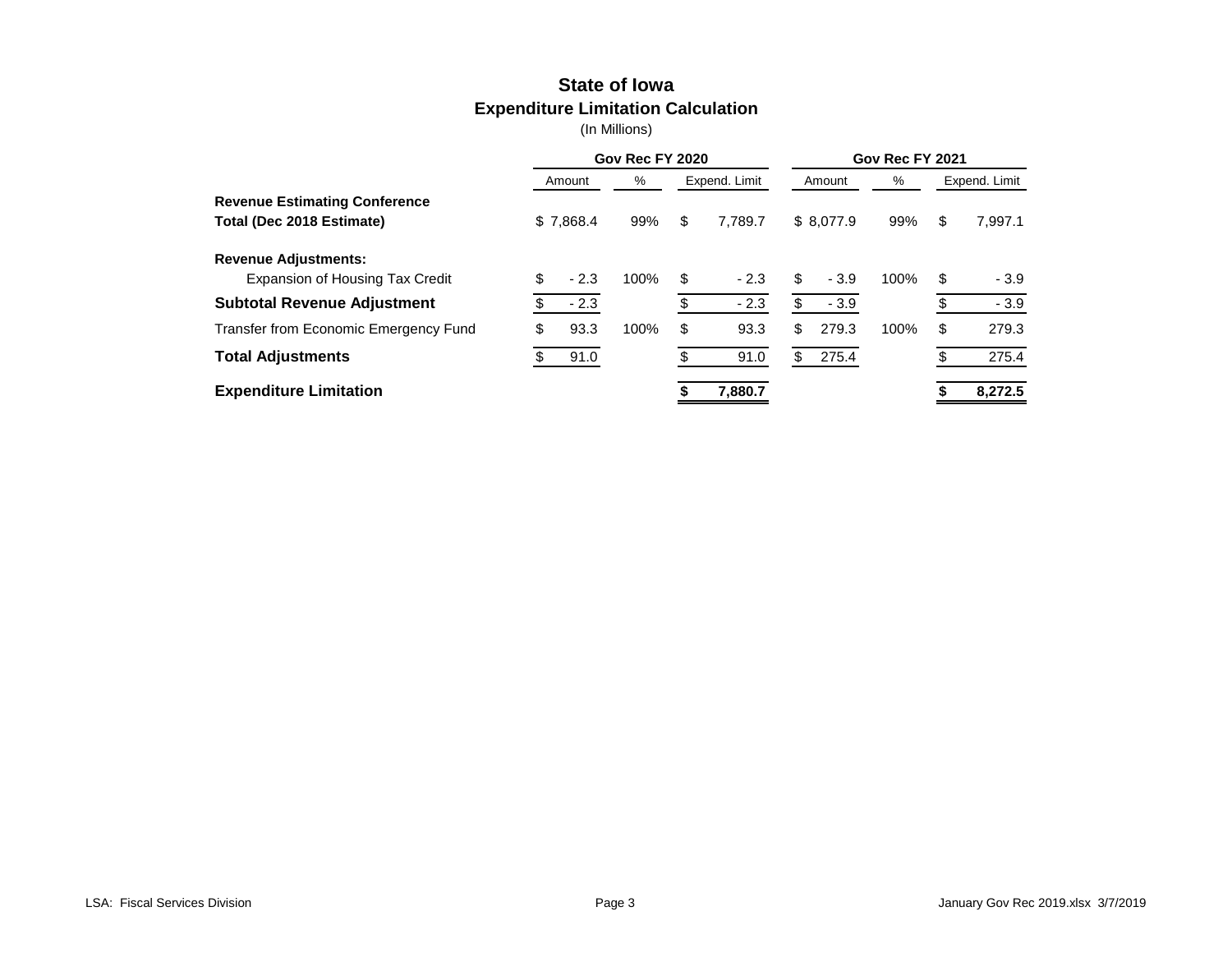#### **State of Iowa Reserve Funds**

|                                                  | Actual<br><b>Estimated</b> |            |                  | <b>Gov Rec</b> |         | <b>Gov Rec</b> |         |              |
|--------------------------------------------------|----------------------------|------------|------------------|----------------|---------|----------------|---------|--------------|
| <b>Cash Reserve Fund</b>                         |                            | FY 2018    |                  | FY 2019        |         | FY 2020        | FY 2021 |              |
| <b>Funds Available</b>                           |                            |            |                  |                |         |                |         |              |
| <b>Balance Brought Forward</b>                   | \$                         | 422.4      | \$               | 442.4          | \$      | 571.6          | \$      | 590.0        |
| General Fund Transfer from Surplus               |                            | 0.0        |                  | 127.3          |         | 185.5          |         | 305.9        |
| Special General Fund Appropriation               |                            | 20.0       |                  | 113.1          |         | 0.0            |         | 0.0          |
| <b>Total Funds Available</b>                     | \$                         | 442.4      | \$               | 682.8          | \$      | 757.1          | \$      | 895.9        |
| Transfer to Economic Emergency Fund              |                            | 0.0        |                  | $-111.2$       |         | $-167.1$       |         | $-290.3$     |
| <b>Balance</b>                                   | \$                         | 442.4      | \$               | 571.6          | \$      | 590.0          | \$      | 605.6        |
| Maximum 7.5%                                     | $\zeta$                    | 552.8      | $\varsigma$      | 571.6          | $\zeta$ | 590.0          | $\zeta$ | 605.6        |
| <b>Economic Emergency Fund</b>                   |                            |            |                  |                |         |                |         |              |
| <b>Funds Available</b>                           |                            |            |                  |                |         |                |         |              |
| <b>Balance Brought Forward</b>                   | \$                         | 182.9      | \$               | 177.9          | \$      | 190.5          | Ś.      | 196.7        |
| <b>Excess from Cash Reserve</b>                  |                            | 0.0        |                  | 111.2          |         | 167.1          |         | 290.3        |
| Executive Council - Performance of Duty          |                            | $-18.0$    |                  | $-14.2$        |         | $-7.6$         |         | $-5.8$       |
| Transfers to and from the General Fund           |                            | 13.0       |                  | 0.0            |         | 0.0            |         | 0.0          |
| <b>Total Funds Available</b>                     | $\frac{1}{2}$              | 177.9      | $\frac{1}{2}$    | 274.9          | \$      | 350.0          | \$      | 481.2        |
| <b>Excess Surplus</b>                            | \$                         | 0.0        | \$               | $-84.4$        | \$      | $-153.3$       | \$      | $-279.3$     |
| <b>Balance</b>                                   | $\overline{\xi}$           | 177.9      | $\overline{\xi}$ | 190.5          | \$      | 196.7          | \$      | 201.9        |
| Maximum 2.5%                                     | \$                         | 184.3      | \$               | 190.5          | \$      | 196.7          | \$      | 201.9        |
|                                                  |                            |            |                  |                |         |                |         |              |
| <b>Distribution of Excess Surplus</b>            |                            |            |                  |                |         |                |         |              |
| <b>Transfer to General Fund</b>                  | \$                         | 0.0<br>0.0 | \$               | 71.0<br>13.4   | \$      | 93.3<br>60.0   | \$      | 279.3<br>0.0 |
| Transfer to Taxpayer Relief Fund<br><b>Total</b> | \$                         | 0.0        | \$               | 84.4           | \$      | 153.3          | \$      | 279.3        |
|                                                  |                            |            |                  |                |         |                |         |              |
| <b>Combined Reserve Fund Balances</b>            |                            |            |                  |                |         |                |         |              |
| Cash Reserve Fund                                | \$                         | 442.4      | \$               | 571.6          | \$      | 590.0          | \$      | 605.6        |
| <b>Economic Emergency Fund</b>                   |                            | 177.9      |                  | 190.5          |         | 196.7          |         | 201.9        |
| Total                                            | Ś                          | 620.3      | \$               | 762.1          | \$      | 786.7          | \$      | 807.5        |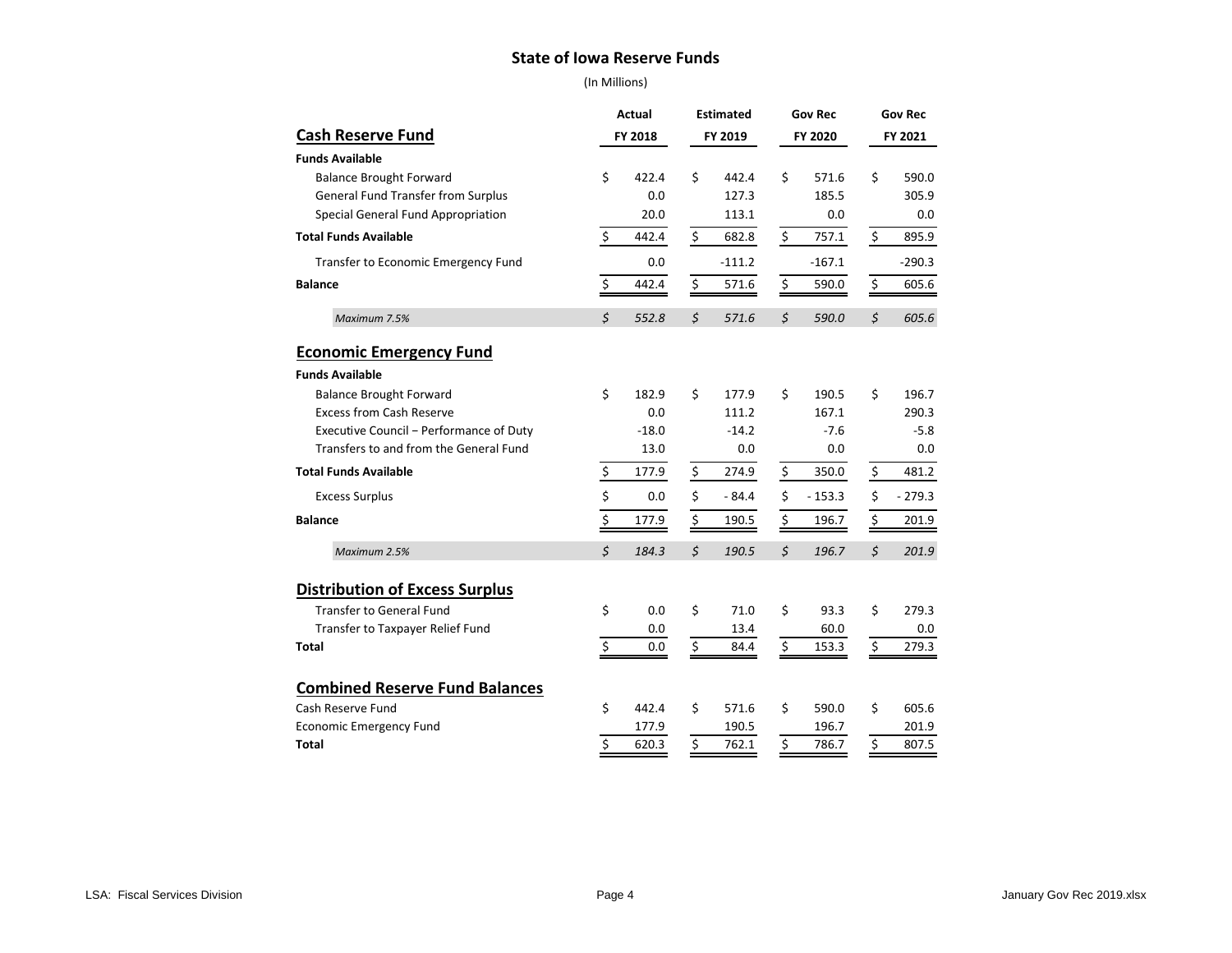# **State of Iowa**

### **Adjusted Revenue Estimate**

#### **and Reserve Fund Goal Calculations**

|                                  |               |    |         |    |         |    | Gov Rec            |    | Gov Rec |
|----------------------------------|---------------|----|---------|----|---------|----|--------------------|----|---------|
|                                  | FY 2017       |    | FY 2018 |    | FY 2019 |    | FY 2020            |    | FY 2021 |
| <b>REC Estimate</b>              | \$<br>7,357.4 | \$ | 7,364.5 | \$ | 7,527.0 | \$ | 7,868.4            | Ŝ. | 8,077.9 |
| Revenue Adjustments              | 22.6          |    | 6.0     |    | 94.9    |    | $-2.3$             |    | $-3.9$  |
| <b>Adjusted Revenue Estimate</b> | 7,380.0       | Ś. | 7,370.5 | Ŝ. | 7,621.9 | Ś. | 7,866.1 \$         |    | 8,074.0 |
| Reserve Fund Goals               |               |    |         |    |         |    |                    |    |         |
| Cash Reserve Fund                | \$<br>553.5   | \$ | 552.8   | Ŝ. | 571.6   | Ŝ. | 590.0 <sup>5</sup> |    | 605.6   |
| <b>Statutory Percentage</b>      | 7.5%          |    | 7.5%    |    | 7.5%    |    | 7.5%               |    | 7.5%    |
| Economic Emergency Fund          | 184.5         |    | 184.3   |    | 190.5   |    | 196.7              |    | 201.9   |
| <b>Statutory Percentage</b>      | 2.5%          |    | 2.5%    |    | 2.5%    |    | 2.5%               |    | 2.5%    |
| Total                            | 738.0         | Ś  | 737.1   |    | 762.1   | ς  | 786.7              | Ŝ  | 807.5   |